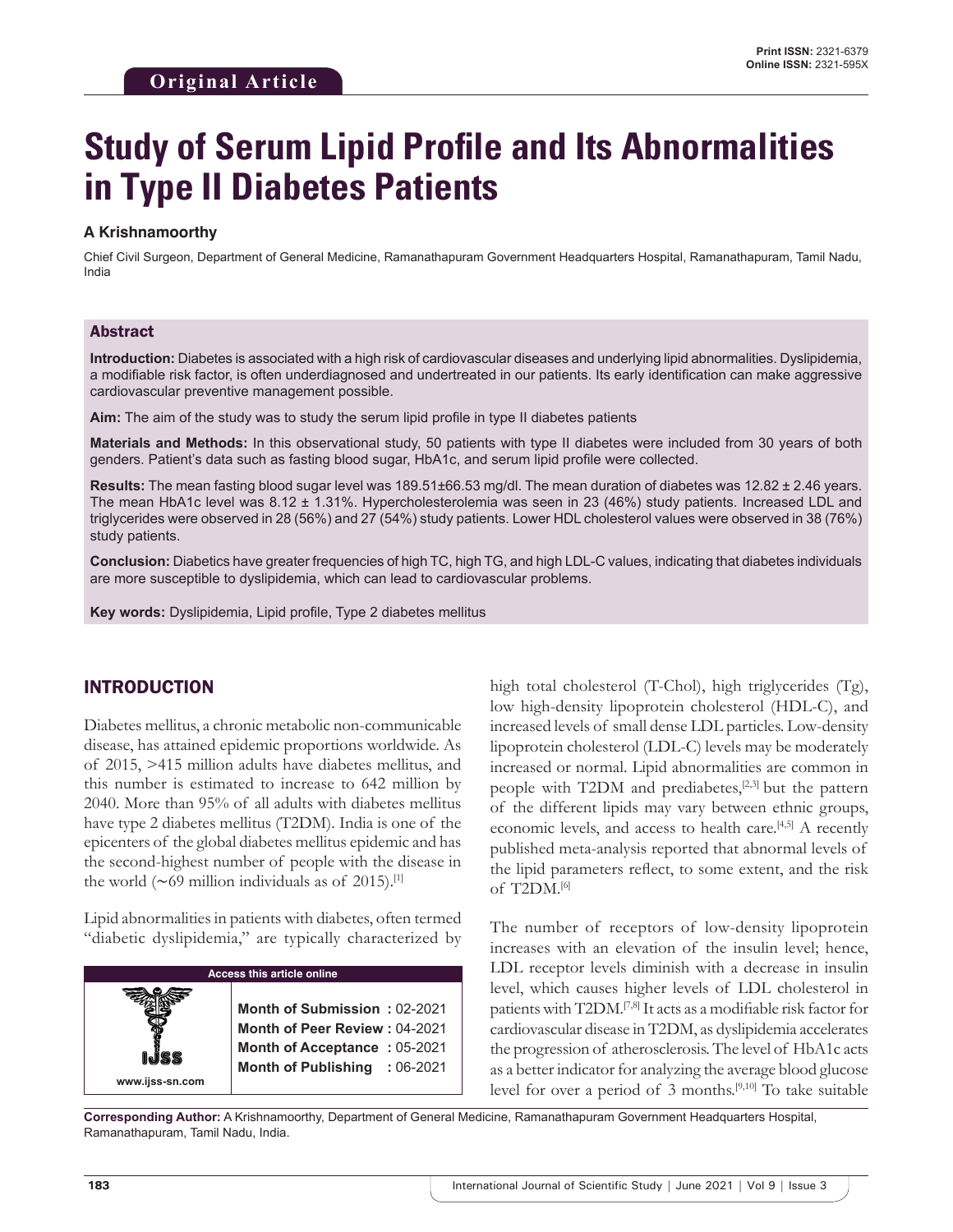action at an appropriate time, it is essential to estimate the lipid profile of patients with T2DM.[11,12]

#### **Aim**

The aim of the study was to study the serum lipid profile in type II diabetes patients.

## MATERIALS AND METHODS

This observational study was conducted in the Department of General medicine Ramanathapuram Government headquarters hospital. 50 patients with diagnosed T2DM in the age group of more than 30 years were included in the study. Patients with T1DM, thyroid disorders, hemolytic anemia, hemoglobin variants, pregnancy, hepatic diseases, and infectious diseases were excluded from the study. In addition, the patients were with Type 2.

All the patients were instructed for at least 12 h of overnight fasting and the 5 ml of venous blood was collected before breakfast for the fasting blood glucose and the serum lipid profile.

Data were presented as frequency and percentage.

## RESULTS

In this study, 50 patients age more than 30. The maximum number of patients was in the 41 to 50 years age group  $(42\%)$ , followed by <40 years  $(36\%)$  [Figure 1]. The majority of patients were male (66%), and females were (34%) [Figure 2]. The mean fasting blood sugar level was  $189.51\pm66.53$  mg/dl. The mean duration of diabetes was 12.82  $\pm$  2.46 years. The mean HbA1c level was  $8.12 \pm 1.31\%$ .

The average T-Chol, Tg, LDL, and HDL, were 321.57  $\pm$ 124.28 mg/dl, 212.28  $\pm$  42.1 mg/dl, 122.4  $\pm$  27.5 mg/dl, and  $42.12 \pm 8.4$  mg/dl, respectively [Table 1].

Hypercholesterolemia was seen in 23 (46%) study patients. Increased LDL and Tg were observed in 28 (56%) and 27 (54%) study patients. Lower HDL cholesterol values were observed in 38 (76%) study patients [Table 1].

## **DISCUSSION**

Globally diabetes mellitus is a leading cause of death and disability. Lipid abnormalities are frequently found in patients with T2DM, which increases the risk of developing cardiovascular diseases.<sup>[2]</sup> Caring for patients with type 2 diabetes is generally viewed as a challenge. The aim of this study was to estimate the lipid profiles of the patient with T2DM.

A study done in four selected regions of India showed that 29.5% had hypertriglyceridemia with the highest prevalence in Chandigarh and the common risk factors being obesity, diabetes, and dysglycemia.<sup>[13]</sup>

In a study down by Karadag *et al*. to assess the prevalence of metabolic syndrome in cardiac patients, it was found that the most prevalent parameter was low HDL (69%). The result quite similar to our study shows that low HDL is one of the important risk factors for cardiovascular diseases.[14]

Mahajan *et al*. conducted a similar study, which showed a correlation of HbA1c with LDL, Tg, T-Chol, high-density lipoprotein, very-low-density lipoprotein, HDL-C, and LDL-C levels.<sup>[15]</sup> A cross-sectional study conducted in Bangladesh showed a significant association of lipid profile parameters with HbA1c levels, in patients with T2DM. They concluded that HbA1c could be a better tool for predicting the incidence and prevalence of dyslipidemia in patients with T2DM.[16] Further, a study conducted by Anand *et al*. established that serum HbA1c levels, adequate glycemic control, and lipid profile screening help to identify high-risk patients for timely diagnosis of hyperlipidemia, hence decreases the incidence of cardiovascular diseases



**Figure 1: Age distribution**



**Figure 2: Gender distribution**